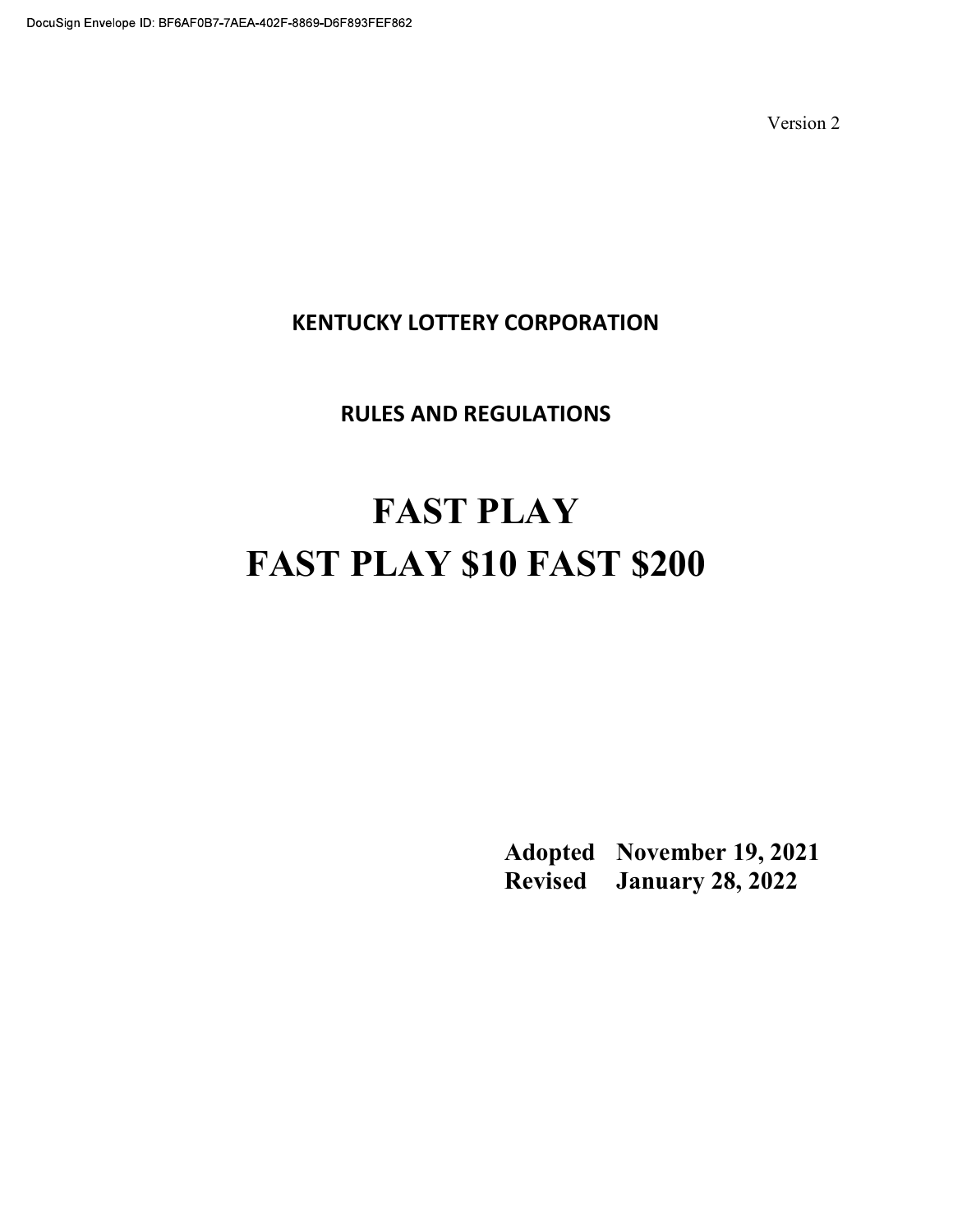#### KENTUCKY LOTTERY CORPORATION

## GAME RULES AND REGULATIONS

# FAST PLAY FAST PLAY \$10 FAST \$200

#### 1. CREATION

Pursuant to the laws creating and governing the Kentucky Lottery Corporation, there is hereby created an instant terminal game, Fast Play, hereinafter called "FAST PLAY \$10 FAST \$200" which shall be conducted pursuant to these Rules and Regulations and KRS Chapter 154A and shall continue until the President publicly announces a termination date. FAST PLAY \$10 FAST \$200 is one game in a series of Fast Play games which all contribute to a Rolling Jackpot.

Sales of FAST PLAY \$10 FAST \$200 are effective at the start of business on or about December 13, 2021, at approximately 5:00 a.m. ET, or as announced by the Lottery. Fast Play games, including FAST PLAY \$10 FAST \$200, are not available for purchase through iLottery.

#### 2. DEFINITIONS

The following words and terms shall have the following meaning unless otherwise indicated:

- (a)  $KLC$  or Lottery The Kentucky Lottery Corporation;
- (b) President President of the Kentucky Lottery Corporation or any other person to whom the President's authority is lawfully delegated;
- $\epsilon$  FAST PLAY game Fast Play games are an immediate print and play terminal game. They are designed to provide Players with instant gameplay results that are generated by a host computer and printed by a lottery terminal. The Player does not select his or her own numbers or play symbols. The outcome is determined by the system at the point of purchase (the Drawing) and is not determined by a scheduled drawing or by the skill or judgment of the Player. The system distributes outcomes based on the probabilities within the prize structure. Fast Play games may participate in a Rolling Jackpot, as set forth in the rules and regulations for each game.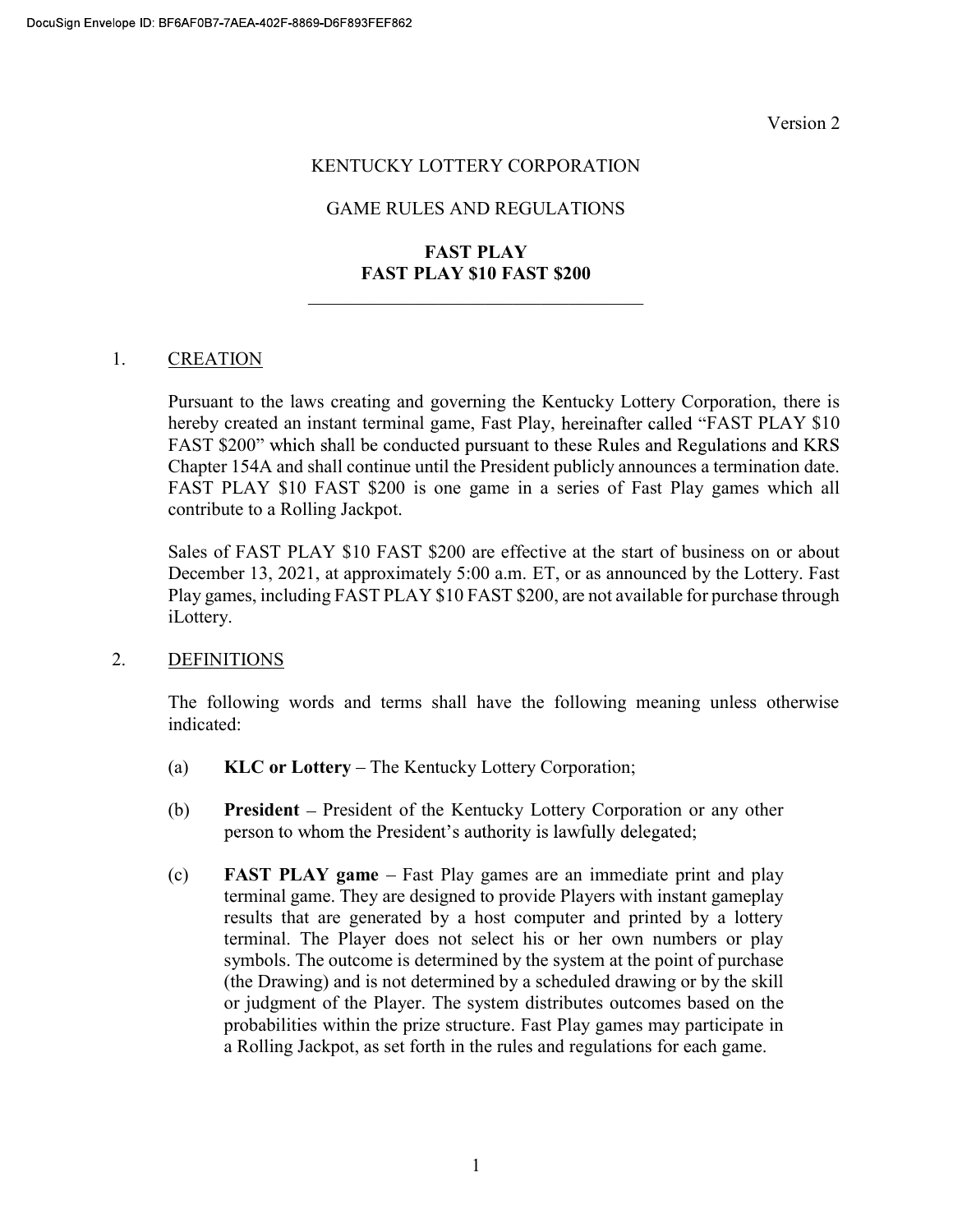- (d) GAMES Fifteen (15) horizontal play rows with each row containing four (4) computer selected YOUR NUMBERS, the WINNING NUMBER and PRIZE. Each of the fifteen (15) horizontal rows is an individual GAME.
- (e) YOUR NUMBERS and WINNING NUMBERS SYMBOL BANK Numbers from a field of one (1) through eighty (80).

| 1  | $\overline{2}$ | 3        | 4  | 5  |
|----|----------------|----------|----|----|
| 6  | $\overline{7}$ | 8        | 9  | 10 |
| 11 | 12             | 13       | 14 | 15 |
| 16 | 17             | 18       | 19 | 20 |
| 21 | 22             | 23       | 24 | 25 |
| 26 | 27             | 28       | 29 | 30 |
| 31 | 32             | 33       | 34 | 35 |
| 36 | 37             | 38       | 39 | 40 |
| 41 | 42             | 43       | 44 | 45 |
| 46 | 47             | 48       | 49 | 50 |
| 51 | 52             | 53       | 54 | 55 |
| 56 | 57             | 58       | 59 | 60 |
| 61 | 62             | 63       | 64 | 65 |
| 66 | 67             | 68       | 69 | 70 |
| 71 | 72             | 73       | 74 | 75 |
| 76 |                | 77 78 79 |    | 80 |

(f) **PRIZE SYMBOL BANK** – The Nine  $(9)$  Winning Symbols representing the cash amounts of: TEN DOLLARS (\$10); TWENTY DOLLARS (\$20); FIFTY DOLARS (\$50); ONE HUNDRED DOLLARS (\$100); TWO HUNDRED (\$200); FIVE HUNDRED DOLLARS (\$500); TWO THOUSAND FIVE HUNDRED (\$2,500); FIVE THOUSAND DOLLARS (\$5,000); and the JACKPOT are displayed on each Ticket to the right of the GAME's YOUR NUMBERS and WINNING NUMBER. There will be exactly one (1) computer selected PRIZE SYMBOL in each GAME.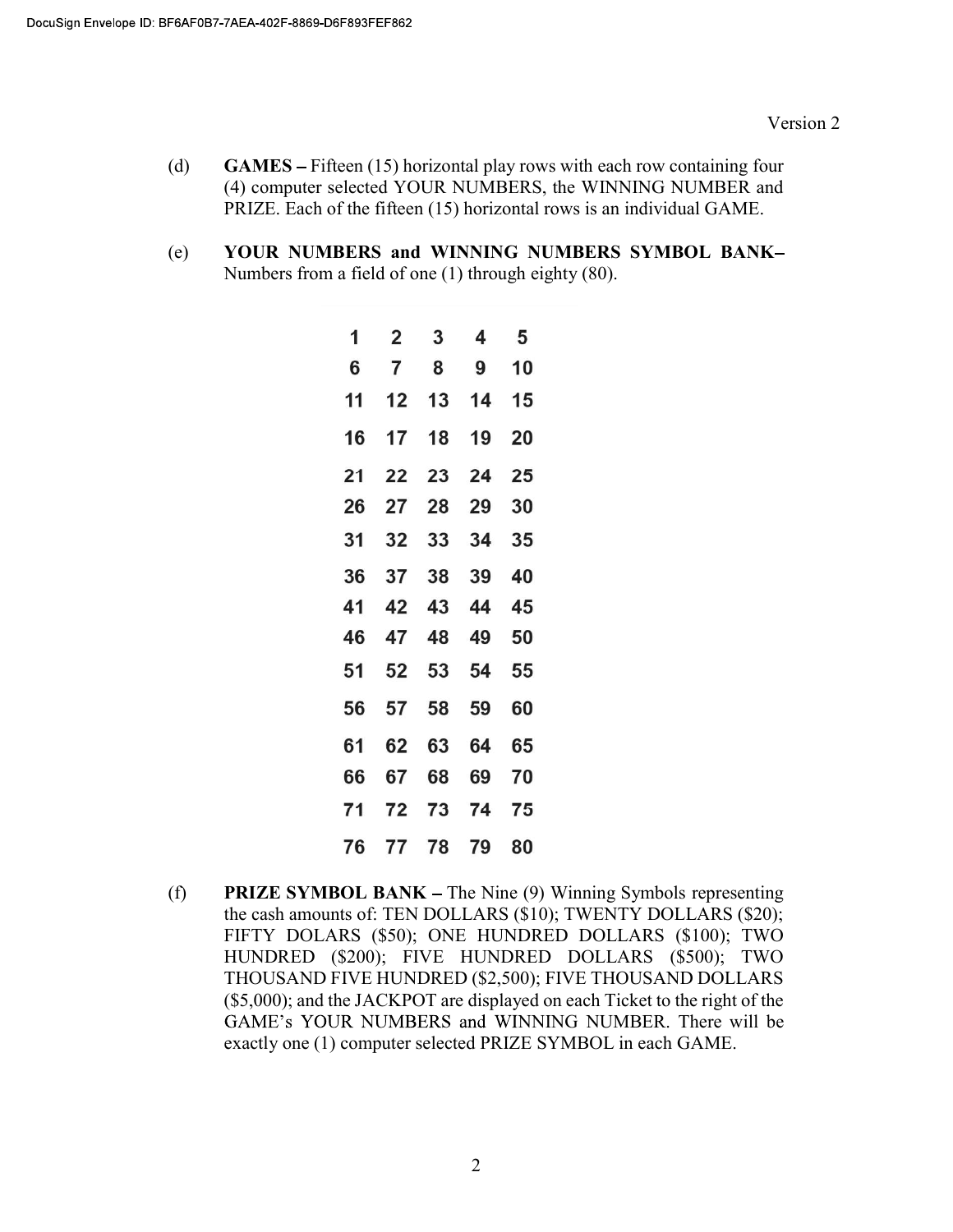

- (g) ROLLING JACKPOT 10% of sales from each Fast Play Ticket sold will be rolled into the single Fast Play Rolling Jackpot fund which includes sales from all participating Fast Play games. The percentage of the Rolling Jackpot paid to the winner  $(10\%, 20\%, 30\%, 50\%, \text{ or } 100\%)$  will depend on the price point of the Fast Play Ticket purchased.
- (h) **ESTIMATED JACKPOT** At the time of purchase, the "Current Estimated Fast Play Jackpot" amount will print at the top of every FAST PLAY \$10 FAST \$200 Ticket. If a "Jackpot" win is triggered by a FAST PLAY \$10 FAST \$200 purchase, the Player will receive one hundred percent (100%) of the Current Estimated Jackpot fund printed on the Ticket rounded down to the nearest whole dollar (the difference is the "breakage"). The Rolling Jackpot amount will be reduced by the one hundred percent (100%) won by the Player, reset to \$10,000, and then will continue to increase with each purchase of a Fast Play Ticket.
- (i) Retailer A person licensed to sell lottery Tickets who has been approved and contracted with to sell Kentucky FAST PLAY \$10 FAST \$200 Tickets.
- (j) Ticket A Kentucky FAST PLAY \$10 FAST \$200 Ticket, if produced by a Retailer or a self-service vending machine in an authorized manner. A FAST PLAY \$10 FAST \$200 Ticket shall include the following information:
	- Current Estimated Jackpot Amount
	- How to Play section  $\bullet$
	- Reveal Area
	- Ticket Price
	- External Serial Number
	- Date/time Ticket printed
	- Ticket barcode

This Ticket shall be the only valid proof of the Player's purchase and shall be the only valid receipt for claiming or redeeming a prize.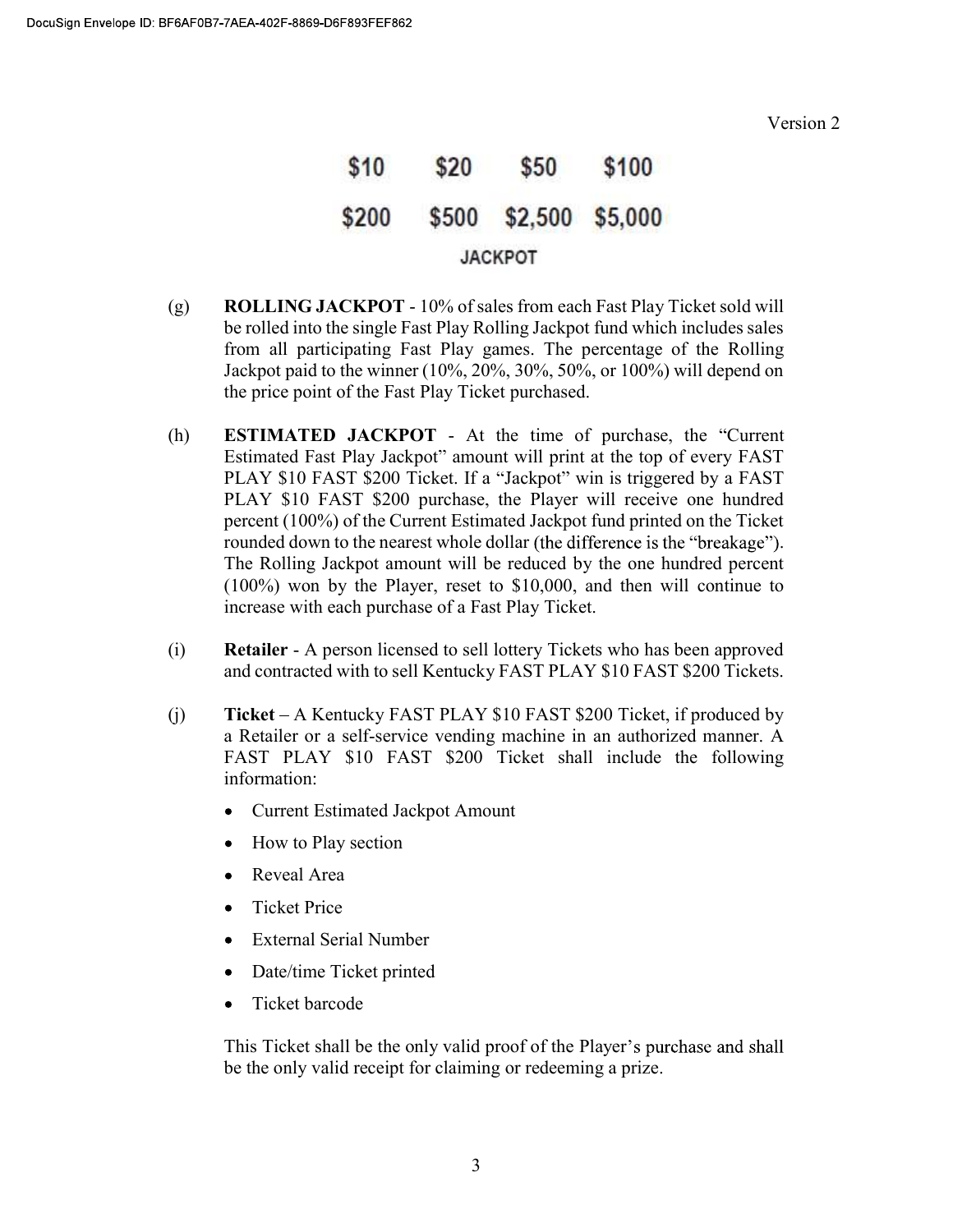# 3. PURPOSE AND GENERAL DESCRIPTION

Each FAST PLAY \$10 FAST \$200 Ticket play area will contain fifteen (15) GAMES with exactly four (4) computer selected YOUR NUMBERS and exactly one (1) computer selected WINNING NUMBER from the YOUR NUMBERS and the WINNING NUMBERS SYMBOL BANK. The purpose of the FAST PLAY \$10 FAST \$200 game shall be to Match ONE (1) YOUR NUMBER to the WINNING NUMBER within at least one (1) GAME to win the PRIZE shown for that GAME, per the prize structure. A Player can win up to five (5) times and up to Five Thousand Dollars (\$5000) on a Ticket, excluding the Jackpot. . If a Player wins the "Jackpot", no other prizes will be won on the Ticket other than the single Jackpot prize. Each GAME is played separately.

If a Player gets a "Jackpot", the Player shall win 100% of the Current Estimated Jackpot amount printed on the Ticket. The Rolling Jackpot amount will be reduced by the one hundred percent (100%) won by the Player, reset to \$10,000, and shall grow as subsequent Tickets are sold, until the Rolling Jackpot is won. If a Player wins the Jackpot, no other prizes will be won on the Ticket other than the single Jackpot prize.

All prizes won on a FAST PLAY \$10 FAST \$200 Ticket must be claimed within 180 days of purchase.

# 4. TICKET SALES RETAILERS

- (a) FAST PLAY \$10 FAST \$200 Ticket sales may only be made through such duly licensed Retailers as the President will appoint and contract with as provided in the Lottery's governing statutes, rules, and regulations (relating to Ticket sales retailers).
- (b) The Lottery may, at its discretion, terminate sales, without prior notice, by any retailer upon the grounds set forth in the Retailer contract (and any amendments thereto) in KRS Chapter 154A, and in any administrative regulations adopted from time to time by the Lottery, copies of which may be obtained from the Lottery's corporate headquarters upon written request.

# 5. TICKET PRICE

The cost of FAST PLAY \$10 FAST \$200 is ten dollars (\$10.00) per Ticket.

# 6. TICKET CHARACTERISTICS AND RESTRICTIONS FOR TICKET PURCHASES FROM RETAILERS

(a) Tickets may be purchased from a terminal operated by a Retailer or purchased from a designated self-service vending machine at certain Retailer locations where available.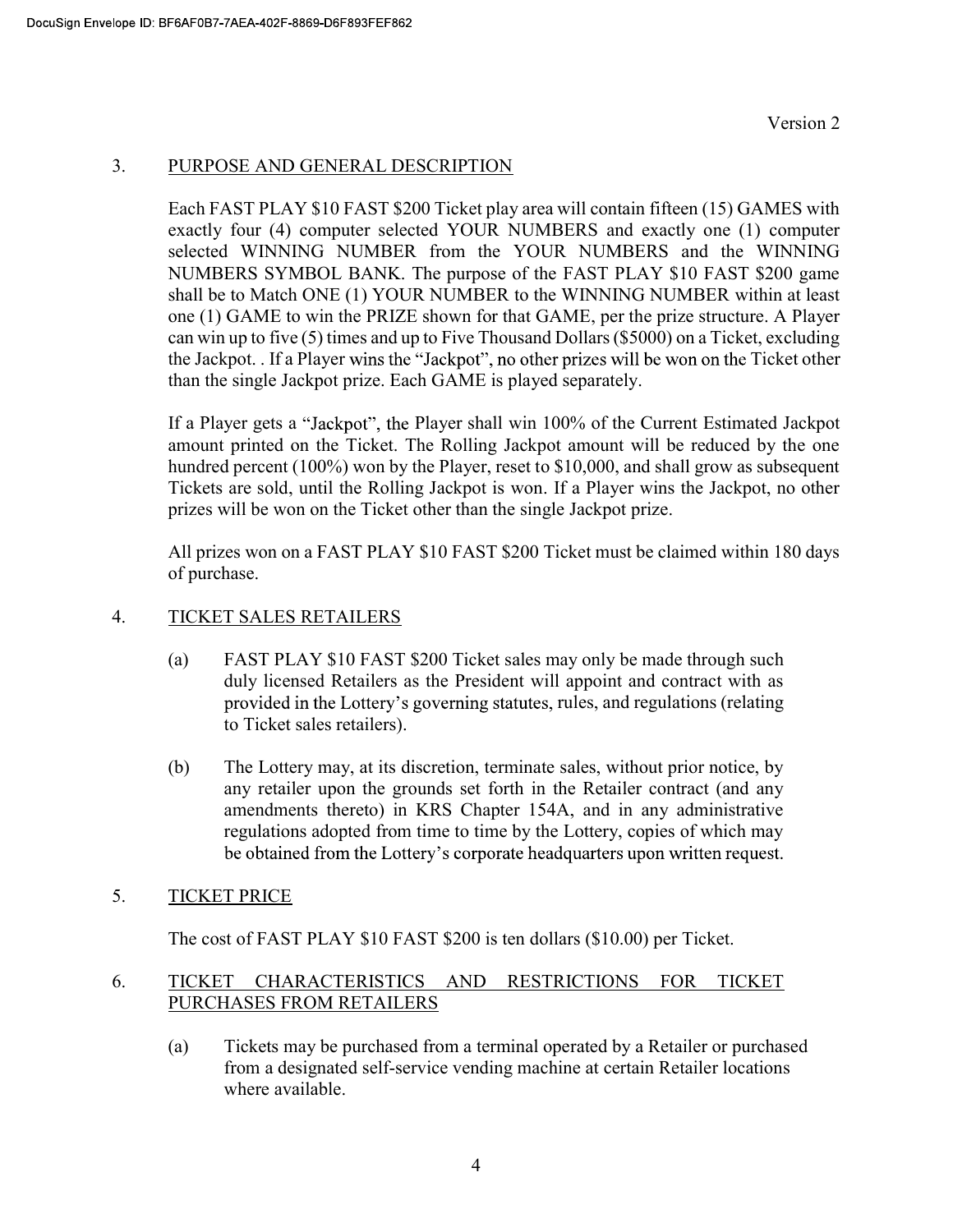- (1) To purchase a Ticket from a terminal operated by a Retailer, the Player verbally asks a Retailer for a FAST PLAY \$10 FAST \$200 Ticket, remits payment to the Retailer for the price of the Ticket, and the Retailer will print a Ticket for the Player.
- (2) To purchase a Ticket from a self-service vending machine, the Player follows the instructions on the screen and must insert payment for the price of the Ticket into the vending machine. The vending machine will then issue a Ticket to the Player.
- (b) "Play It Again" is not available for a FAST PLAY \$10 FAST \$200 Ticket.
- (c) A FAST PLAY \$10 FAST \$200 Ticket may not be canceled.
- (d) By purchasing a Kentucky FAST PLAY \$10 FAST \$200 Ticket, the Player agrees to abide by these Rules and Regulations, as determined by the Lottery.

### 7. TICKET RESPONSIBILITY FOR TICKETS PURCHASED FROM A RETAILER

- (a) A winning Kentucky FAST PLAY \$10 FAST \$200 Ticket purchased from a Retailer is deemed to be a bearer instrument until a name is affixed upon the Ticket in the designated area. At that time the Ticket is deemed to be owned for all purposes by the person(s) so named;
- (b) The Lottery shall not be responsible for lost or stolen Kentucky FAST PLAY \$10 FAST \$200 Tickets;
- (c) The Lottery shall not be responsible for Kentucky FAST PLAY \$10 FAST \$200 Tickets redeemed in error by a Player from a Kentucky FAST PLAY \$10 FAST \$200 Retailer.

### 8. TICKET VALIDATION REQUIREMENTS FOR TICKETS PURCHASED FROM A RETAILER

- (a) Valid Tickets  $-$  In order to be deemed a valid Kentucky FAST PLAY \$10 FAST \$200 Ticket purchased from a Retailer, the apparent winning Ticket must be presented, and all the following conditions must be met:
	- (1) The Ticket validation serial number must be present in its entirety. The validation serial number and the selected numbers must both correspond to the computer validation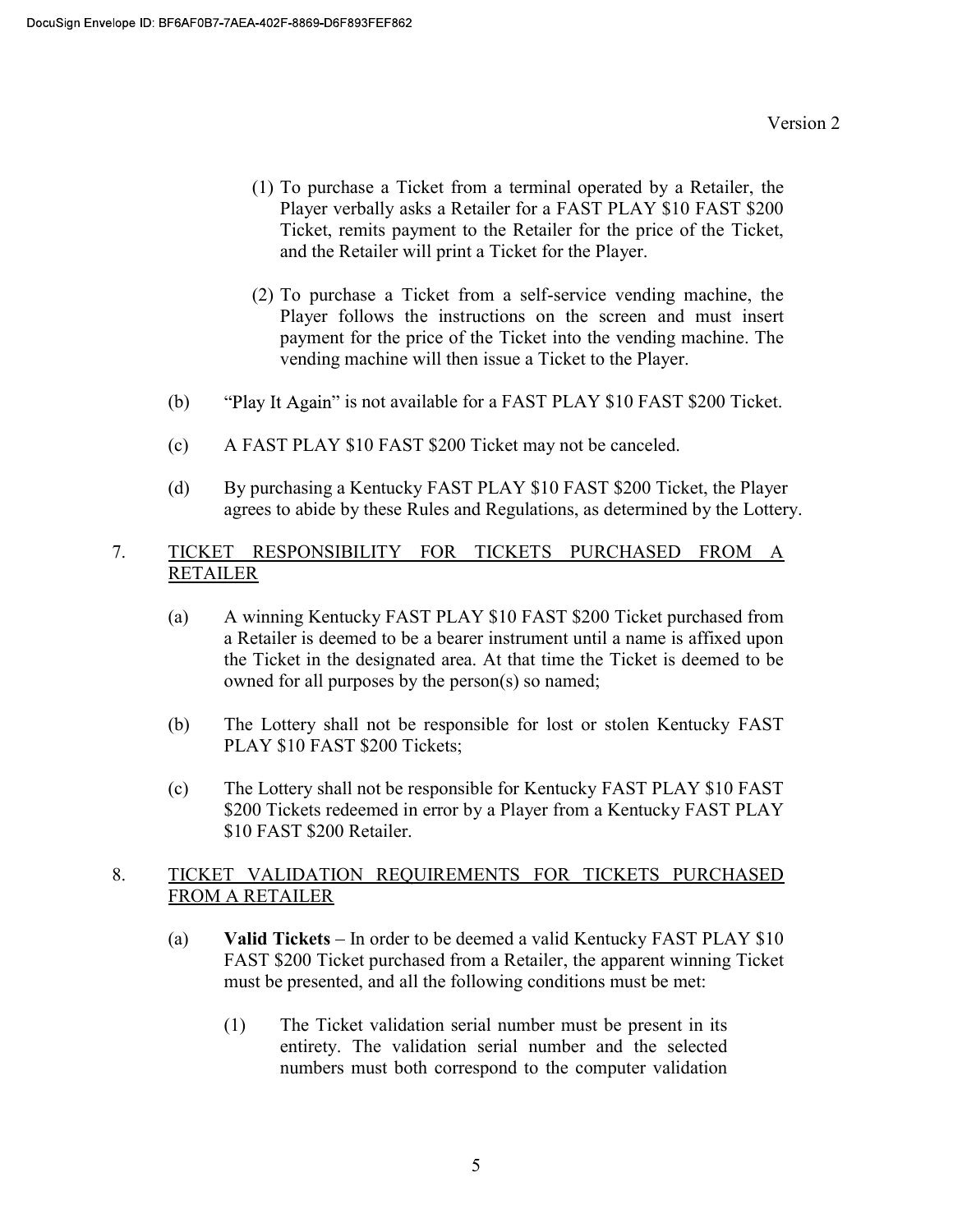records maintained by the Lottery or its designated draw games vendor;

- (2) The Ticket must be intact;
- (3) The Ticket must not be mutilated, altered, reconstituted, or tampered with in any manner;
- (4) The Ticket must not be counterfeit or an exact duplicate of another winning Ticket;
- (5) The Ticket must have been issued by the Lottery through an on-line Kentucky FAST PLAY \$10 FAST \$200 Retailer in an authorized manner;
- (6) The Ticket must not have been stolen;
- (7) The Ticket must be validated in accordance with Section 10 (relating to procedures for claiming and payment of prizes) and submitted for payment within one hundred eighty days (180) days of the purchase date printed on the Ticket;
- (8) The YOUR NUMBERS and WINNING NUMBERS SYMBOLS and PRIZE SYMBOLS on the Ticket must be as specified in Section 2 (Definitions);
- (9) The Ticket data must have been recorded on the central computer system and the Ticket data must match this computer data in every respect;
- (10) The validation data of an apparent winning Ticket must appear on the official file of winning Tickets and a Ticket with that exact data must not have been previously paid;
- (11) The Ticket must not be misregistered, defectively printed or printed or produced in error to an extent that it cannot be processed by the Lottery;
- (12) The Ticket must pass all other confidential security checks of the Lottery;
- (13) By submitting a Kentucky FAST PLAY \$10 FAST \$200 Ticket for validation, the Player agrees to abide by the Rules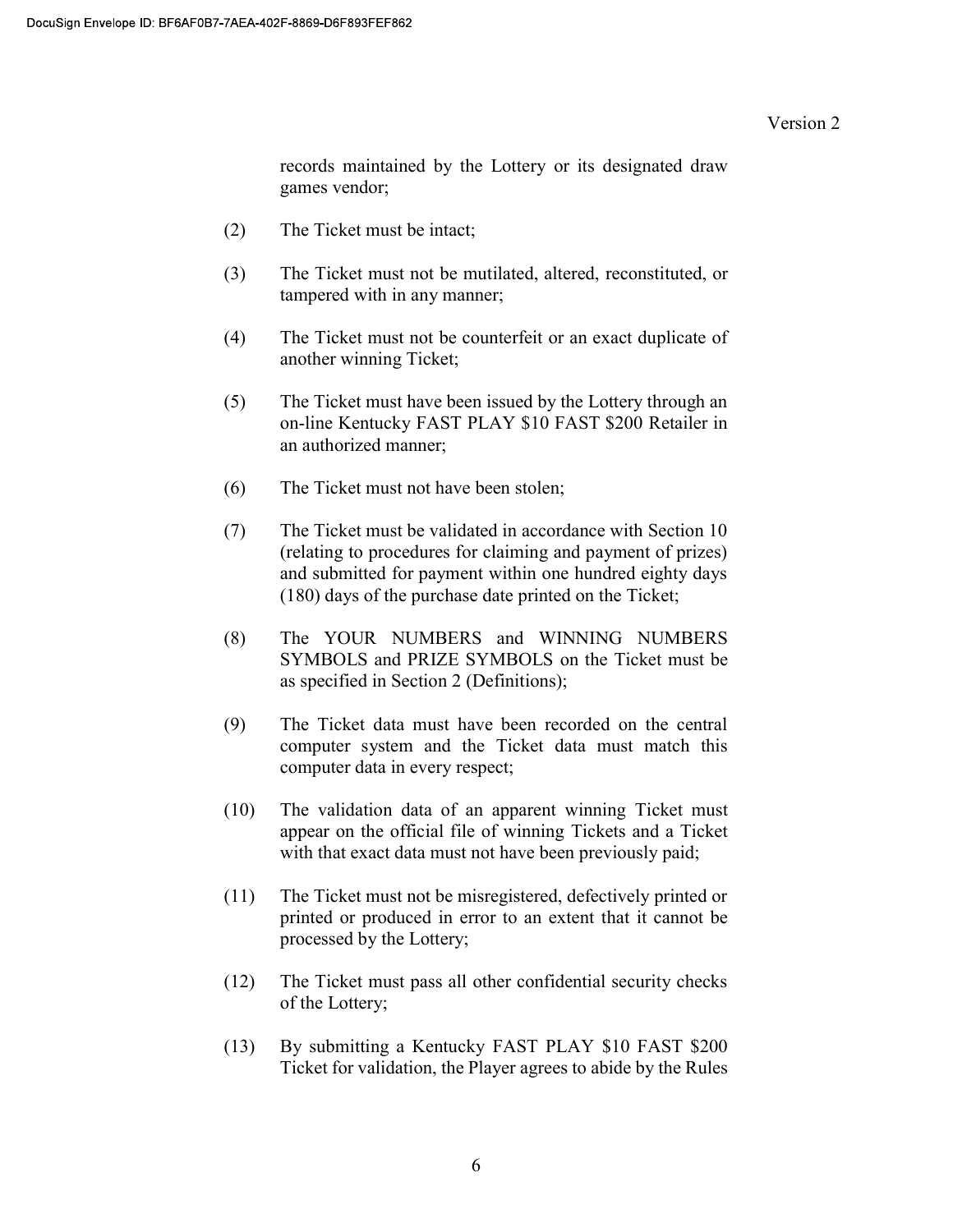and Regulations pertaining to Kentucky FAST PLAY \$10 FAST \$200, as determined by the President;

- (14) There must not be any other breach of these Rules and Regulations in relation to the Ticket which, in the opinion of the President, justifies disqualification.
- (b) Invalid or Defective Tickets Any Ticket purchased from a Retailer or from a self-service vending machine and not passing all the validation criteria in this subsection shall be considered void and shall not be paid.
	- (1) The determination of the President regarding invalid or defective Tickets shall be final and binding. At the President's discretion, an invalid Ticket may be replaced with a Ticket of equivalent sales price from any current Lottery game;
	- (2) In the event a defective Ticket is purchased or in the event the President determines to adjust an error, the sole and exclusive remedy shall be the replacement of such defective and erroneous Ticket with a Ticket of equivalent sales price from any current Lottery game;
	- (3) In the event a Ticket is not paid by the Lottery and a dispute occurs as to whether the Ticket is a winning Ticket, the Lottery may, at its option, replace the Ticket as provided in paragraph (2) of this subsection. This shall be the sole and exclusive remedy of the holder of the Ticket.

# 9. PROCEDURES FOR CLAIMING AND PAYMENT OF PRIZES WON ON TICKETS PURCHASED FROM RETAILERS

- (a) Prizes won on a FAST PLAY \$10 FAST \$200 Ticket shall be claimed within one hundred and eighty (180) days following the date of purchase which appears on the winning Ticket. All prizes shall be claimed in the same manner as other on-line game prizes as set forth below.
- (b) Tickets having a total cash prize value up to Six Hundred Dollars (\$600.00) may be claimed within one hundred and eighty (180) days following the date of the Drawing in which the prize was won and may be claimed by:
	- (i) presenting the Ticket at any Retailer, provided that such Retailer has sufficient funds available for payment, or at any authorized KLC Cashing Agent;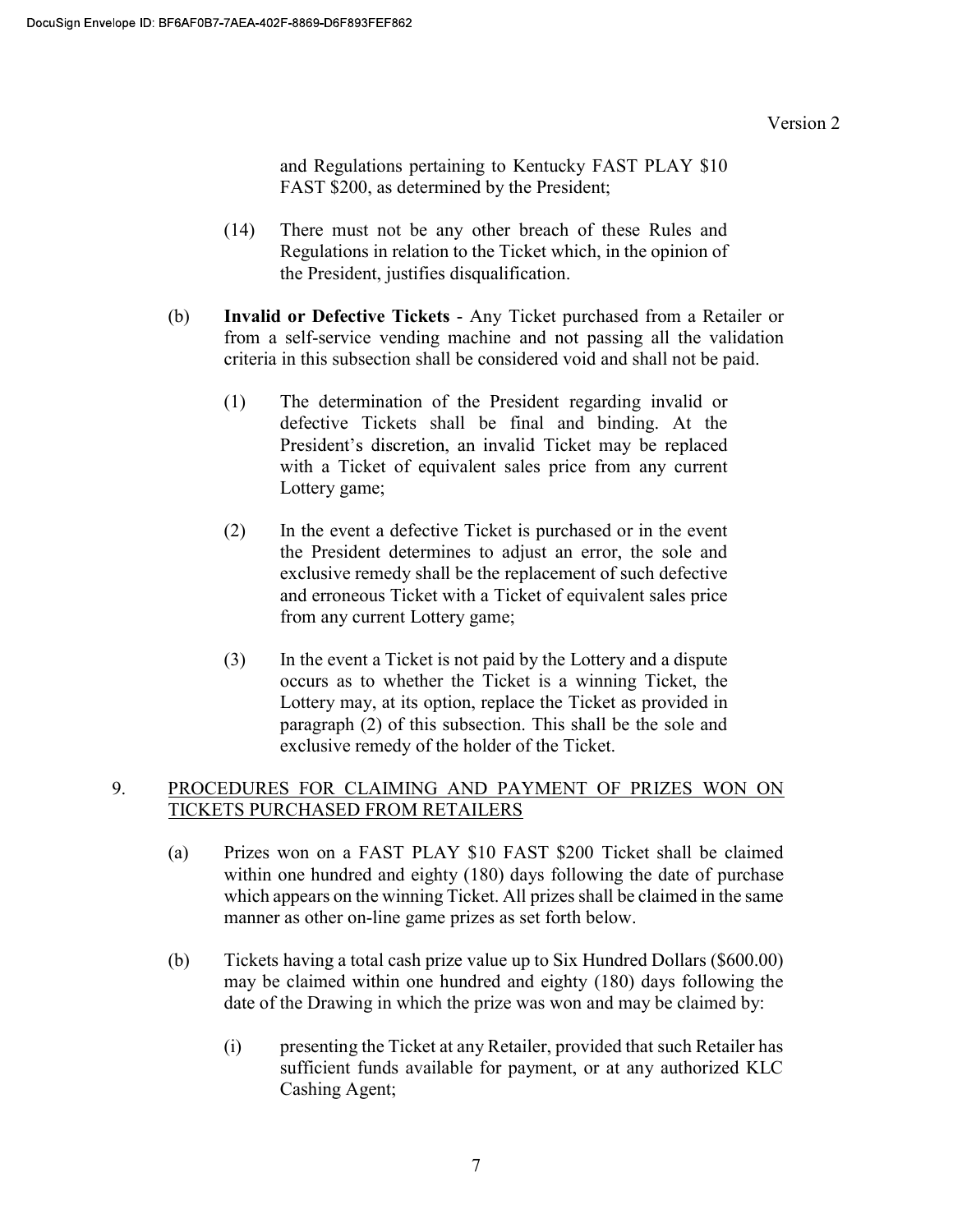- (ii) presenting the Ticket at Lottery headquarters located at 1011 West Main Street, Louisville, Kentucky 40202; or
- (iii) mailing the signed winning Ticket and an official Lottery claim form to: Kentucky Lottery Corporation, Claims Dept. 100, Louisville, Kentucky 40287-0001.
- (c) Tickets having a total cash prize value of over Six Hundred Dollars (\$600.00) and up to Five Thousand Dollars (\$5,000).
	- (i) Tickets having a total cash prize value of over Six Hundred Dollars (\$600.00) and up to Five Thousand Dollars (\$5,000) may be claimed within one hundred and eighty days (180) days following the date of the Drawing in which the prize was won by presenting the Ticket at any Retailer location that is an authorized cashing agent or in any manner specified in subsection (b) (ii), or (iii) of this section.
- (d) Tickets having a total cash prize value of over Five Thousand Dollars (\$5,000) and up to Twenty Five Thousand Dollars (\$25,000) may be claimed at the Lottery headquarters located at 1011 West Main Street, Louisville, Kentucky 40302 or designated cashing agents may be authorized to cash prizes up to \$25,000.00 within ninety (90) days following the date of the Drawing in which the prize was won; however, Tickets having a total cash prize value over Five Thousand Dollars (\$5,000) not claimed within ninety (90) days must be claimed within one hundred eighty (180) days following the date of the Drawing in which the prize was won by presenting the Ticket in the manner specified in subsection (b) (ii), or (iii) of this section.
- (e) Tickets having a total cash prize value of over Twenty-Five Thousand Dollars (\$25,000) must be claimed at the Lottery headquarters located at 1011 West Main Street, Louisville, Kentucky.
- (f) The Kentucky Lottery Corporation reserves the right in its sole discretion to increase the total cash prize values that may be claimed at cashing agents. Players can contact the Lottery headquarters or a Lottery Retailer for current cashing limits.
- (g) In the event a single Ticket contains multiple wins, the prize amounts shall be added together and shall be paid in accordance with the prize payment limits specified in subsections (b) through (e) of this section.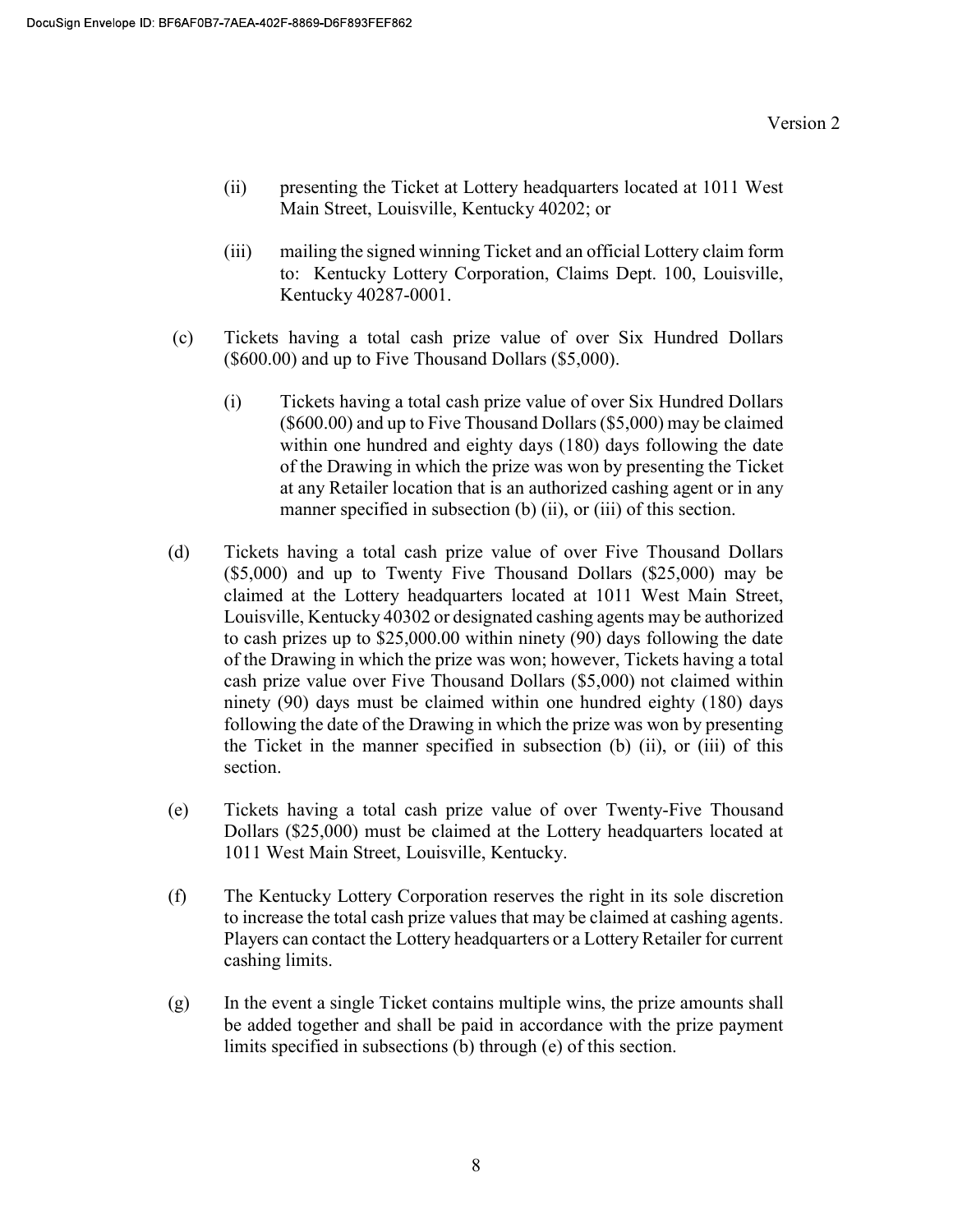- (h) The payment of prizes to persons under eighteen (18) years of age and to those persons who may die before receiving any or all a particular prize shall be paid in accordance with KRS 154A.110 (relating to prizes payable after the death of a prize winner and payment to persons under eighteen (18) years of age), and rules promulgated with respect thereto.
- (i) The Lottery shall be discharged of all liability after payment of prizes as provided in KRS 154A.110(4) (relating to discharge of Lottery liability upon payment).

#### 10. DETERMINATION OF PRIZE WINNERS AND PROBABILITY OF WINNING

| <b>Prize</b>    | <b>Estimated Odds</b> |
|-----------------|-----------------------|
| Rolling Jackpot | 1:240,000.00          |
| $(100\%)$       |                       |
| \$5,000         | 1:120,000.00          |
| \$2,500         | 1:48,000.00           |
| \$1,000         | 1:40,000.00           |
| \$500           | 1:2,400.00            |
| \$200           | 1:282.35              |
| \$100           | 1:600.00              |
| \$50            | 1:40.34               |
| \$20            | 1:10.00               |
| \$10            | 1:5.71                |
| Overall Odds    | 1:3.27                |

(a) The overall odds of winning FAST PLAY \$10 FAST \$200 are as follows:

- (b) The overall prize payout for FAST PLAY \$10 FAST \$200 is 71.92%.
- (c) The FAST PLAY \$10 FAST \$200 prizes will be replenished in the prize structure automatically when each prize is won. If the Rolling Jackpot is won on any Fast Play game, the Estimated Jackpot shall be reduced by the percentage of the jackpot won (which depends on the price point of the Fast Play game). If the Estimated Jackpot falls below \$10,000, the Estimated Jackpot shall reset to \$10,000. Odds remain the same for each Player for each tier and all prize tiers are available for every Player.
- (d) The number of Prize Categories and the allocation of prize money among the Prize Categories may be changed at the discretion of the President and Board of Directors. Such change shall be announced by public notice.